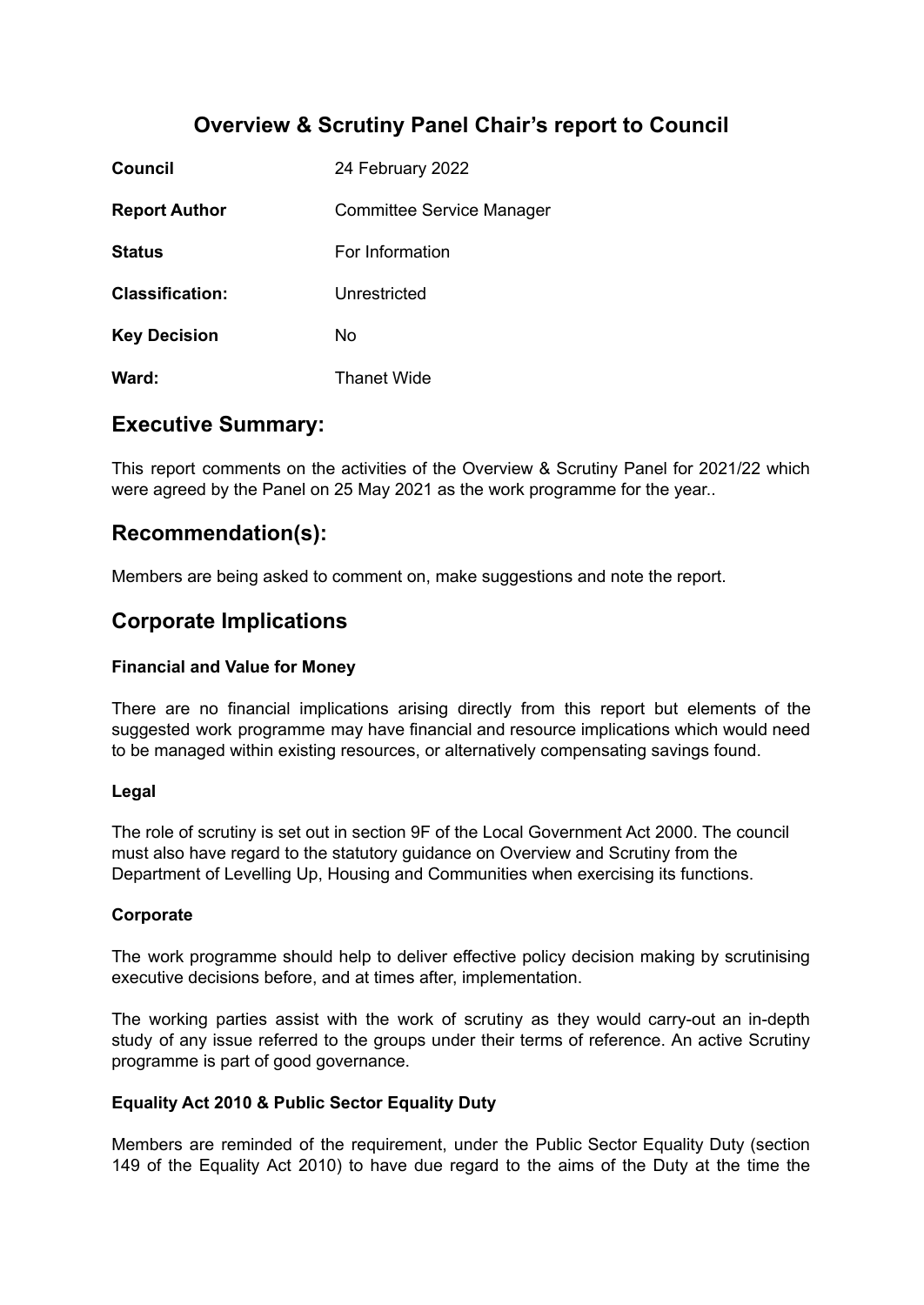decision is taken. The aims of the Duty are: (i) eliminate unlawful discrimination, harassment, victimisation and other conduct prohibited by the Act, (ii) advance equality of opportunity between people who share a protected characteristic and people who do not share it, and (iii) foster good relations between people who share a protected characteristic and people who do not share it.

Protected characteristics: age, sex, disability, race, sexual orientation, gender reassignment, religion or belief and pregnancy & maternity. Only aim (i) of the Duty applies to Marriage & civil partnership.

This report relates to the following aim of the equality duty: -

- 1. To eliminate unlawful discrimination, harassment, victimisation and other conduct prohibited by the Act.
- 2. To advance equality of opportunity between people who share a protected characteristic and people who do not share it
- 3. To foster good relations between people who share a protected characteristic and people who do not share it.

No implications arise directly but the Council needs to retain a strong focus and understanding on issues of diversity amongst the local community and ensure service delivery matches these.

It was important to be aware of the Council's responsibility under the Public Sector Equality Duty (PSED) and show evidence that due consideration has been given to the equalities impact that may be brought upon communities by the decisions made by Council.

# **CORPORATE PRIORITIES**

This report relates to Communities.

# **1.0 Introduction and Background**

- 1.1 At each ordinary Council meeting, the Chairman of the Overview and Scrutiny Panel presents a progress update report on the activities of the Panel since the last Council meeting. This is in accordance with Council Procedure Rule 15.1 of Part 4 of the Council Constitution. The report is subject to comment or debate by members.
- 1.2 This report updates the Council on the work of the Panel since the last Council meeting and allows for discussion of the work undertaken, therefore strengthening the Council's scrutiny function.
- 1.3 This report follows on from the update report that was presented at Council on 12 January 2022.

# **2.0 The Current Situation**

**Scrutiny Review Topics**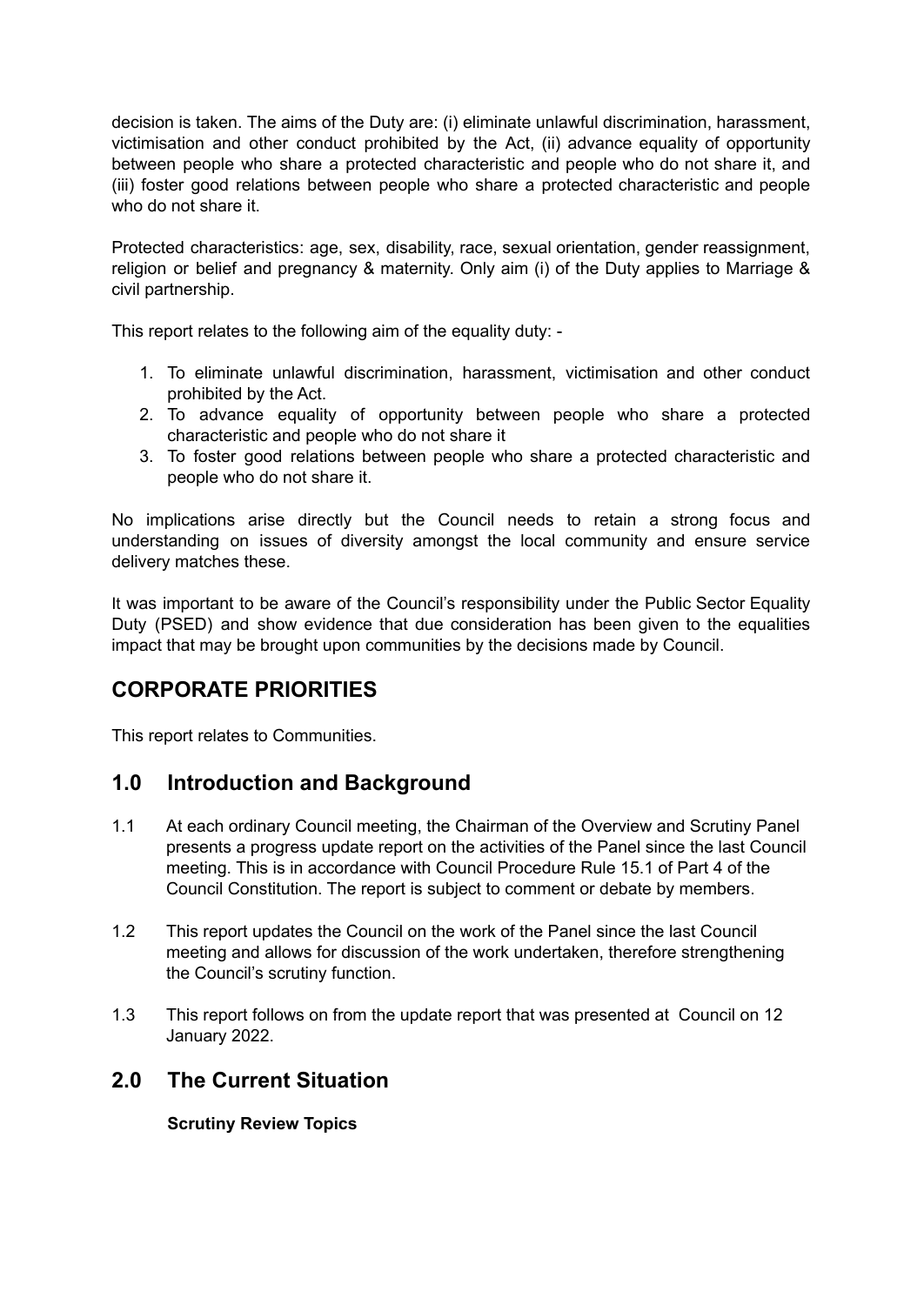2.1 In 2019/20 through to 2020/21, the Panel started working through the list of scrutiny review topics and agreed a prioritised list using the matrix that was established and agreed upon by members. Whilst some of the topics would be considered through conducting reviews, others would be expedited through one off reports (where appropriate).

#### **Coastal Waste Scrutiny Review**

- 2.2 At the meeting on 26 August, the Panel set up a five member Coastal Waste Review Working party to conduct a scrutiny review of coastal waste collection practices in the district. The working party met for their first formal meeting on 6 October and agreed a work programme for conducting their review work. They identified the key stakeholders (witness groups) to talk to in order to gather evidence for their report.
- 2.3 On 21 October the working party met council senior officers from Operational Services. These included the Corporate Director of Communities and Director of Operations. They also met the Cabinet Member for Environmental Services and Special Projects. On 4 November they met representatives from parish and town councils who oversee a partition of the district's coastline. On 10 November, the working party met two more council officers from the Tourism department (the Director of Regeneration and Tourism Manager). On 15 November met a number of volunteer litter group representatives.
- 2.4 The working party was now in the process of drafting their report for presentation to the Overview and Scrutiny Panel, most likely on 15 March 2022. In the meantime, the Chair of the working party will continue to give verbal updates at Panel meetings.

#### **Memorial Plaques and Monuments**

- 2.4 The review of memorial plaques and monuments was initially prioritised in order to expedite the review of what was then a topical issue nationwide. At the time, Cabinet expressed an interest in establishing a policy for managing memorial plaques and monuments in Thanet. Cabinet approached the Panel to contribute to the establishment of that policy. However due to the anticipated new legislation which will include new guidance on how councils can address the issue of monuments and plaques, it was not possible to continue with this work stream. On 20 April 2021, the Panel put the work of the Memorial Working Party on hold until an appropriate time.
- 2.5 Annex 1 details the current work programme before any new work has been added. All the scrutiny review topics that the Panel identified as ongoing work streams that may involve work during multiple municipal year periods are detailed in Annex 2 to the report.

#### **Cabinet Presentations at OSP Meetings**

- 2.6 On 18 January 2022, the Cabinet Member for Finance made a presentation on the Budget proposals for 2022/23 that were agreed by Cabinet for recommendation to Council.
- 2.7 Councillor Jill Bayford, Cabinet Member for Housing will give a presentation on "An Overview of the Housing Services" at the Panel on 17 February 2022. This presentation will assist the Panel to decide whether to conduct a review on a topic identified in 2020/21 about the private rented sector: "How does TDC regulate private landlords and letting agencies in Thanet?"